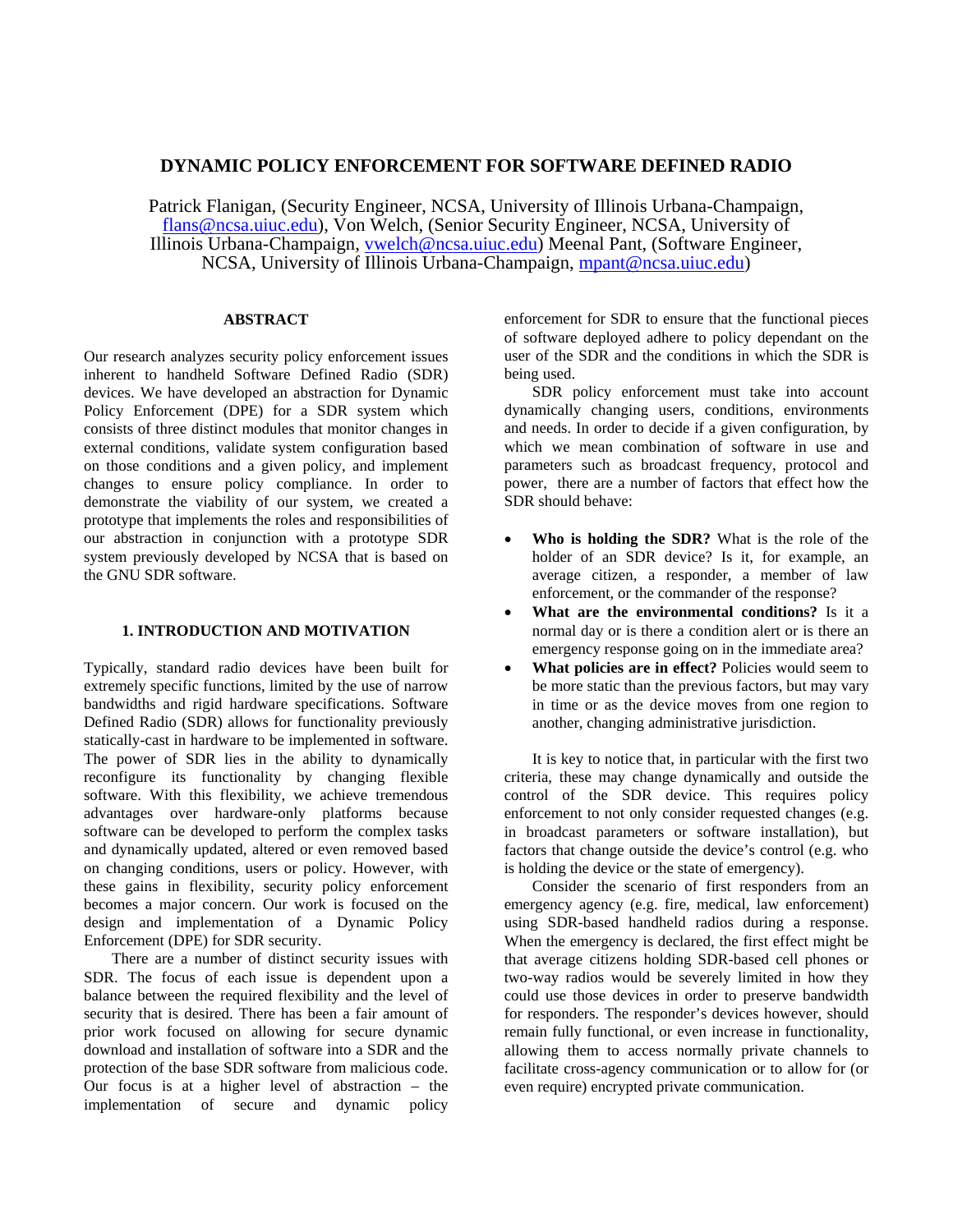And, if under some unusual circumstance, a responder were to use a device belonging to an ordinary citizen, that device should readjust, granting as much access to that responder as permitted by its policy and its implementation.

 In this scenario, it is clear that we have many possibilities for authorization and configuration. There could be any number of users with different levels of access, and these users could change at any time as the radio is passed from person-to-person. A change in the alert condition may require a change in basic functionality, for example, reducing functionality to preserve spectrum space for critical services. Different modules for encryption may need to be changed on the fly for higher security. And software modules themselves may have specific policy restrictions as well. The intersection of all of these factors can become quite complex. Because of this, a dynamic and reliable policy enforcement solution is required. By creating an abstract security layer that interacts with the SDR application layer, we can isolate and manage these security and configuration needs. This needs to be accomplished at a layer that is independent of the SDR so that we do not compromise the implementation of the radio device.

 Our goal was to design and implement an enforcement system that is capable not only of vetting changes prior to their occurrence, e.g. a user requesting a change in frequency or the application of an encryption scheme, but after their occurrence as well, e.g. the radio is dropped and picked up by a different user. This requires not only traditional policy-based authorization gateways that vet requests, but active system monitoring which validates all elements of the system (user, software state, external environment, etc.) against policy and is capable of making changes to ensure policy is enforced in the face of changes outside the control of the system. First, in Section 2, we present our architecture and design of a Dynamic Policy Enforcement for SDR. In Section 3 we describe our implemented prototype to validate our design. In Section 4, we cover the NCSA implementation of SDR. We conclude with a discussion of related work.

# **2. POLICY ENFORCEMENT ARCHITECTURE**

Our Dynamic Policy Enforcement (DPE) system is focused upon preventing intentional or unintentional behavior on the part of the SDR user, which violates policy in regards to the methods of use of the SDR system. We contend that an independent management system composed of three abstract roles can successfully accomplish this. We call these roles the *monitor*, the *implementor* and the *validator*. These roles are implemented as separate modules that intercommunicate.

 The monitor is the entry point to the entire system. It detects and handles all changes to or requests for changing the current configuration. This can be done passively by capturing events, either through software or hardware, such as a sensor, or by actively monitoring the activity within the application layer. The monitor passes all events to the implementor.

 The role of the implementor is to enact changes to the SDR system, either by servicing requests that are deemed to be valid under the current policy, or in reaction to changes in external environment that have caused the current system configuration to become invalid based on current policy. The implementor communicates with the validator to determine what configurations are permissible under current policy.

 The validator contains policy which describes all permissible configurations of the SDR system based on environmental conditions and user attributes. It receives queries from the implementor and responds with the resultant configuration that should be implemented. This configuration may be one requested or may be modified if the a requested configuration is not permissible.

 Dynamic configurations can be represented by permutations of the application's components. Some of these components are external because they exist outside the software. A specific person, role or group denotes the current user. The weather is denoted by some welldefined, finite set of possible weather states. The condition is something that is enforced externally to our system entirely, such as an alert status. As a first level of abstraction, we can consider these factors much like the modules of the SDR stack. Let us call the entire set of components and their dependencies our application layer. And it is crucial that this layer is closed. That is, all possibilities are accounted for at any given time. And each of the components is verifiable, so that we are always sure that the component is what it says it is. These components and their configurations can be mapped-out by sets of permutations. We can represent such images of the application layer in a standard, ubiquitous format such as XML. The monitor, implementor and validator can use these images to communicate about configuration decisions. And due to the abstraction of these security policy issues, we are able to concentrate and isolate authorization and module replacement apart from the application itself.

# **3. POLICY ENFORCEMENT SYSTEM**

We now turn to the detailed design of our system. Our work is composed of two distinct systems – the Dynamic Policy Enforcement (DPE) modules and the SDR modules. How these two systems interact is the focus of our research. This section provides an overview of the DPE implementation, while the next is about the NCSA implementation of SDR. Our intention was to build a prototype of the two systems coexisting on a handheld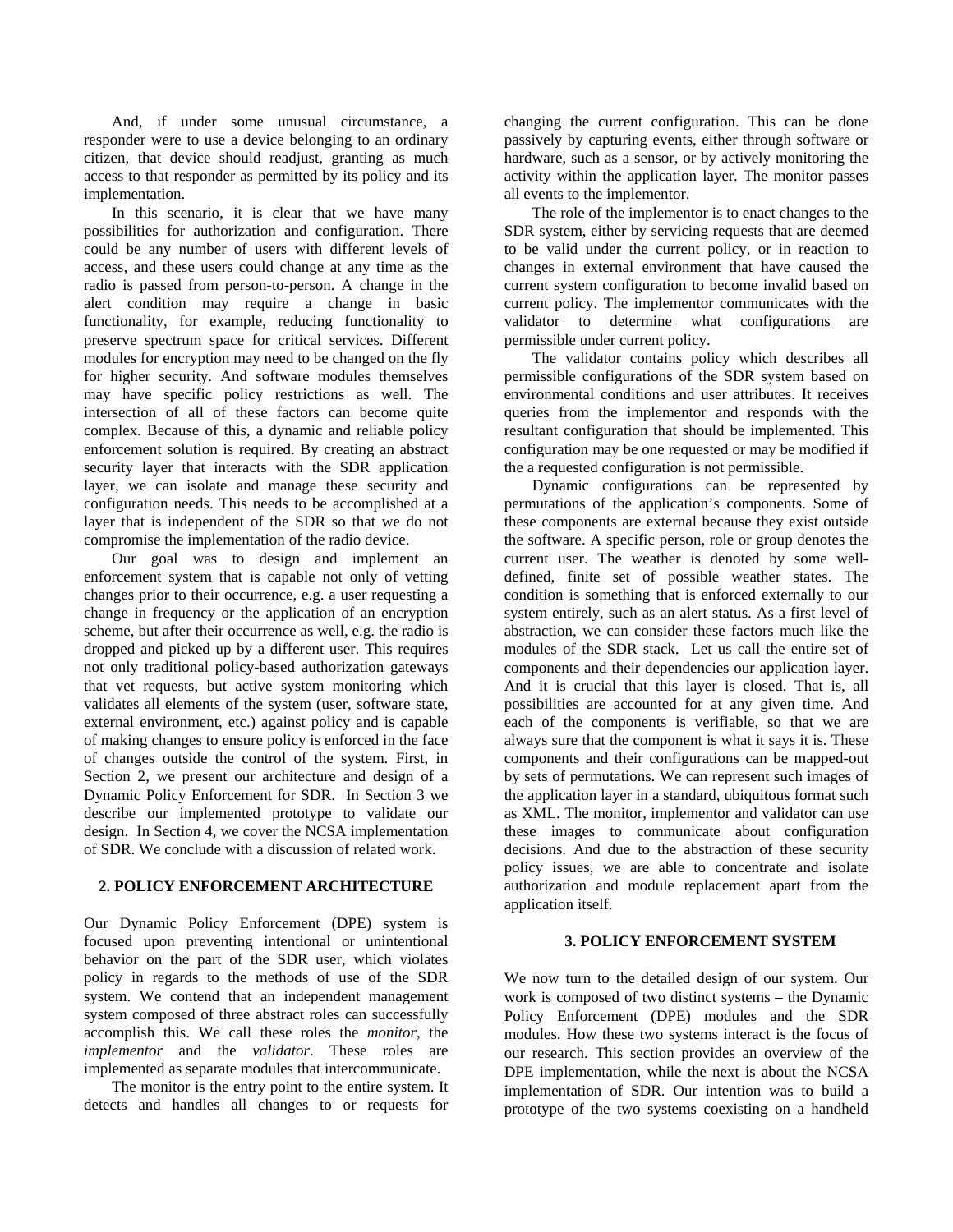SDR. For our purposes, it has been sufficient to build them both on a Linux box (Fedora 4) using GnuRadio 2.5. First we will look at the individual components, their roles and how they intercommunicate.

Instead of using sensor mechanisms to provide external requests, we created a web-based interface that allows a user to select a controlled set of parameters. This GUI was built with Python and consists of three dropdown menus that allow the user to select an 'external' request. We decided to use the role of the user, the current alert condition and the weather as typical parameters for this study. Many more variables could have been used, some perhaps more relevant for specific reasons, but our intention was to keep it simple. We wanted to demonstrate functionality – not complexity. We use specific permutations of these parameters as criteria for the security policy decisions. When changes are selected, they are reflected by rendered diagrams showing the resultant configurations of the SDR. We will also follow a typical flow of a request as it is processed by the DPE system.

#### **3.1 Individual Roles and Responsibilities**

In Section 2, we discussed a viable abstraction for a dynamic policy enforcement system which could manage and make security policy decisions for SDR. We built modules which implement this abstraction. The module names were shortened for brevity. The names are montor (monitor), imptor (implementor) and valtor (validator). They are C++ modules that use named pipes to communicate with each other using a messaging API developed specifically for this project.

Montor is the entry point and the event sink for the DPE system for external requests and events fired off by the SDR. Its job is to handle requests for configuration changes and to monitor the SDR so that configuration changes can be made in case there is some failure in the current SDR setup. The motivation behind the event monitoring is so that the SDR can be watched to ensure stability and security. We foresee that threats upon a system can be detected as internal configuration changes or requests and they can be inspected as such. This 'monitoring' capability is not within the current implementation of montor, but it is certainly an area that invites further research.

In the Linux workstation version of this system, the GUI provides external requests to montor. The GUI also allows the user to start and stop the DPE system and the SDR. Each is started as a whole using multiple forked processes. This was implemented for demonstrative purposes. In an actual handheld SDR, these requests could be enabled with sensors designed to detect changes that should be handled by DPE. An example is the use of biometrics to determine a user change that may require a change to the SDR configuration.

Imptor is the workhorse for the DPE system. It handles requests that have been picked up by montor, then gets them validated by communicating with valtor, then actually makes the actual SDR configuration changes as needed. It is aware of configuration needs through the use of specific XML-based configuration files. These files contain resource information used to set up the configuration such as module names as well as repositories for module downloads. They are also capable of ensuring that the correct/secure modules are being used for a specific configuration.

The final piece of the Dynamic Policy Enforcement system is valtor. Valtor assumes the role of the validator. It receives requests from imptor, opens and inspects the XML-based policy file, then processes the request with a configuration that is appropriate for the given parameters and sends it back to imptor. The security policy file can be updated 'on the fly' as well. The current policy that is being used is based upon eXtensible Access Control Markup Language (XACML). We will discuss this further in our Related Works section. We wanted to rely upon a standardized way of representing our security policy that could be applied to SDR.



## **Figure 1: An Overview the Entire System**

# **3.2 The Request Data Flow**

The primary vision that guided the development of this system is that each module has its own unique role and responsibility. They do not need to know anything about what the other modules are doing. They watch their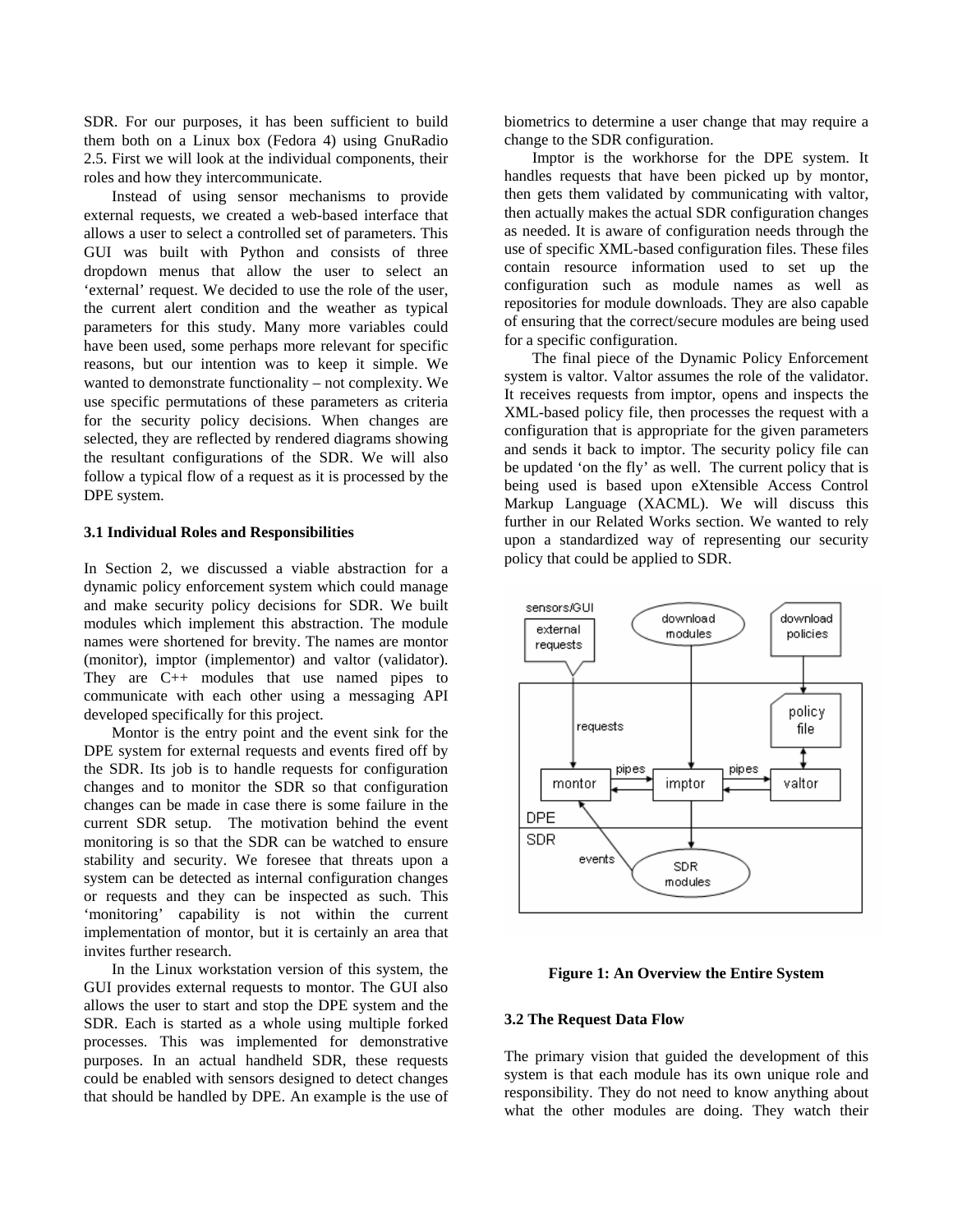message pipes and react, process and reply. In fact, one can shut a module down and the entire DPE system will stop. But if the module is then restarted, the system starts moving again. The entire process is driven by the messaging that is passed through the named pipes. Each module processes its message by reading a pipe, and then completes its role by writing out to another pipe. Figure 2 is a diagram of the flow of a request through the DPE system. The message API between the modules is quite simple. The data is written and read via pipes using a message buffer layer which is mapped into structures which pass the appropriate parameters.

Let's take a quick walk through the diagram. Montor is waiting for something to happen. It receives a configuration change request. In our case, this is very simple because we only have two configurations that are possible. We are only swapping out encryption/decryption modules which reflect the security level given the current parameters – the user, the alert condition and the weather. Montor takes this state information and relays it to imptor. Imptor checks the appropriate configuration file and verifies that it is a valid configuration. If not, imptor replies to montor that it was an invalid configuration request. Nothing is changed. However, if successful, the request gets passed to valtor.



**Figure 2: The Request Flow**

Valtor receives the request and opens the XML-based security policy file. It checks the permutation of the requested parameters and determines if it is valid for the requested configuration. Valid or invalid, valtor sends a resultant configuration back to imptor. If valid, the requested change is returned. If the policy criteria is invalid, the 'best alternative' configuration is returned. This ensures that even if the security level is not what is required for the request, an appropriate configuration is returned. Thus, the SDR always remains operational. The policy file must be built so that any request will return a valid configuration. It certainly can be flagged as a failed request, but continuous operation without user intervention is a positive alternative to SDR shutdown.

Consider this scenario: the handheld SDR is being used by someone who has a high security clearance. His credentials match the current encryption scheme that is implemented by the SDR configuration. He loses the radio and it is found by someone who has inadequate credentials for the configuration. Montor picked up the change of user, but it has no knowledge of the current configuration. By the time the request gets to valtor, the configuration is passed as the current one, which fails for the new user. A less secure configuration is passed back to imptor and the change is made. The user does not even need to know about the change. It can all be mapped out in the security policy file. This ensures that all final decisions about accessibility are made according to the policy file.

### **4. NCSA SDR IMPLEMENTATION**

In order to demonstrate the viability of our Dynamic Policy Enforcement upon SDR, we have implemented it in conjunction with a SDR system. For our implementation, we are using GnuRadio 2.5 as the underlying software required for implementing a SDR. In order to demonstrate a typical SDR application, we previously developed a reconfigurable software radio 'data stack' that consists of four executables that are inter-connected via UNIX pipes. [3] The data stack is essentially a collection of modules/layers such as source, sink, software defined radio (SDR), *encryptor* and *decryptor* that inter-communicate through a well-defined API. (see Figure 3).

The purpose of this module setup is to provide a data stack that is dynamically reconfigurable. That is, any layer can be replaced at runtime. We can replace modules for security needs such as encryption or replacing modules dependent upon functional needs that vary according to the weather, conditions or the user. And when these modules are swapped, allowable configurations and proper authorization will need to be considered. This requires a standard way of representing all possible configurations of the modules and any other determining factors. We refer to all modules and factors as 'components' of the application layer. These components comprise the SDR.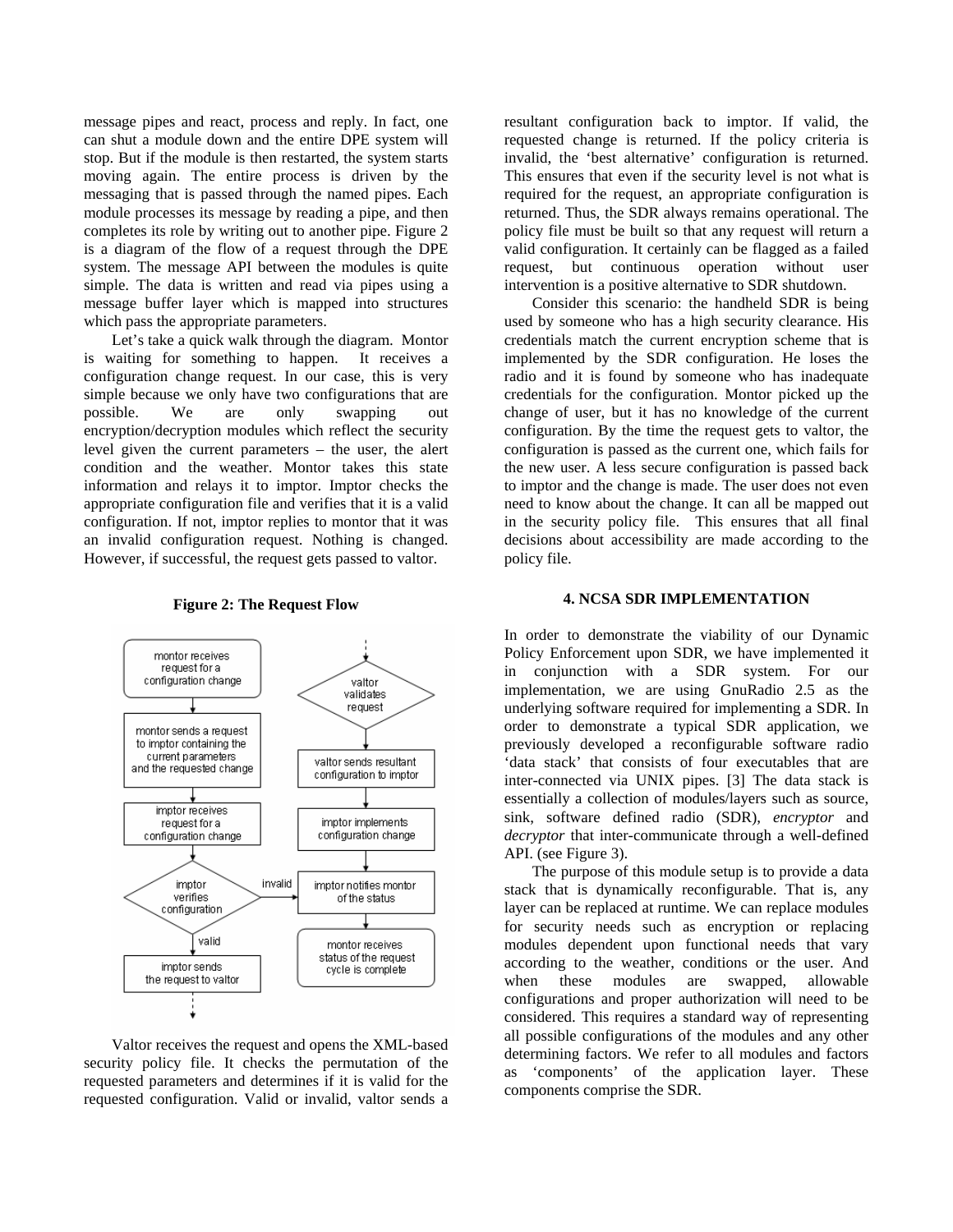The impetus behind building such a system is to keep the design fairly simple and well-bounded. Encryption and decryption are somewhat ubiquitous and easy to swap and analyze for a given system. Modifying the SDR behavior in other ways such as bandwidth usage or output power is much more complicated and raises even more security considerations such has regional regulations and standards. Thus, the SDR model for our purposes is intentionally simple and straightforward. We needed a simple model so that we could focus on dynamic policy enforcement without sidestepping into other security issues. If the SDR is built with modules, then our system can be used with it. The layout of the SDR can be specified in the configuration file.

As the name suggests, Source is a data provider, such as a file source or an audio source. Data from a transmitter's Source goes to the intended receiver's Sink, such as a file sink, audio sink etc. The Encryptor module, located at the transmitter, is responsible for data encryption before the data travels through the air interface. This module is implemented as a software object providing a specific encryption scheme, such as Triple DES, AES etc. The Decryptor module, located at the receiver, will decrypt the data before sending it down to the sink. Similar to the Encryptor, this module is also implemented as a software object providing a specific decryption scheme. The SDR module provides a transmit/receive path, filtering and modulation schemes for the data to travel through the air interface.



**Figure 3: The reconfigurable data stack** 

## **4.1. Previous NCSA work with SDR**

The reconfigurable data stack was first implemented at NCSA using GnuRadio 0.9 [2], C++ and UNIX pipes. This stack is comprised of Application, Session, Security, Radio Manager and Radio Hardware layers. It is reconfigurable at runtime as well. The modules communicate using named pipes. For a detailed description of the architecture and implementation of this stack please refer to [3].

### **4.2. Current Implementation**

For the current implementation, GnuRadio 2.5, Python 2.3.4 [4] and UNIX sockets [5] are used. Our previous work could not be reused, as the GnuRadio 2.5 code base went through a major implementation change from GnuRadio 0.9. Each of the modules are Python objects. The SDR module is an extension of the GnuRadio 2.5 code. The modulation scheme used by transmit and receive paths is Frequency Shift Keying (FSK). The SDR module receives encrypted data from the Encryptor. This data is then filtered, interpolated and modulated. The signal is then transmitted over the air interface. At the receiver the signal is filtered and demodulated to extract the original data. The modules talk to each other via UNIX sockets. During runtime any of these modules can be swapped out with another similar module seamlessly, based on the command received from the Policy Enforcement front end.

### **5. RELATED WORK**

In this section we briefly review and contrast some related work in the field of SDR security.

The Next Generation (XG) program [6] is developing specifications and concepts related towards using SDR technology for a dynamic redistributable spectrum. Their proposed architecture [7] bears strong similarity to GNU Software Radio-based data stack design, which is not surprising since it also seems to be inspired by the ISO network stack model. The XG group also has a proposed policy language [8] (for which they have a prototype [9]) with implied policy enforcement architecture. This architecture is fairly similar to ours, with a "Policy Conformance Reasoner" corresponding to our validator, an "Accredited Kernel" playing the role of implementor, and the notion of a "Sensor" which partly fills our monitor role. The major differences between the projects are that the XG has spent considerable effort in developing what appears to be a comprehensive policy language and our project has incorporated external environmental conditions besides radio spectrum use, e.g. alert level and device user.

Lam et. al. [10] propose a "Radio Security Module" for validation and lifecycle management of software on a SDR. This work is complementary to the work described in our paper as it serves to validate downloaded software,